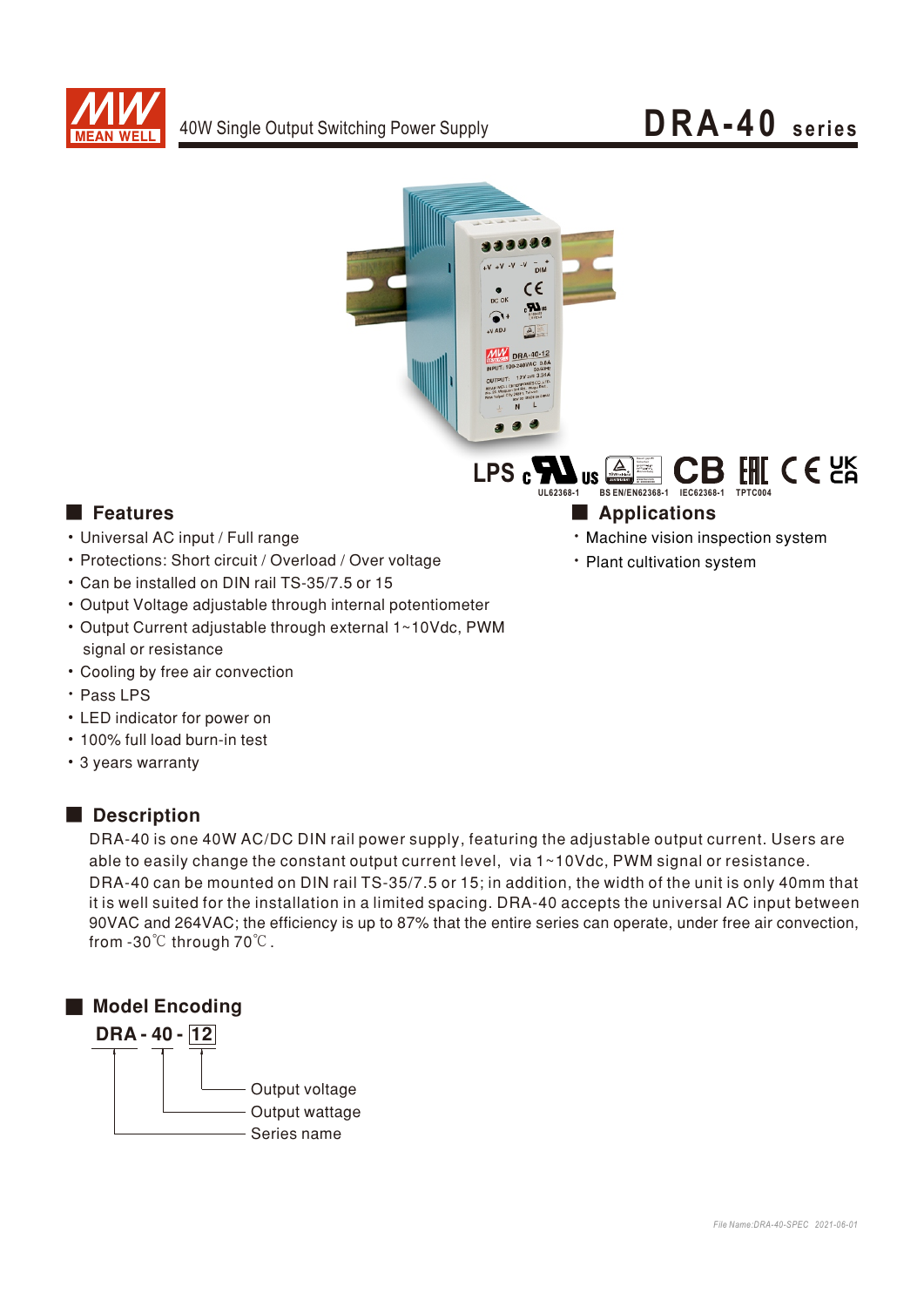

### **SPECIFICATION**

| <b>MODEL</b>                                  |                                                                                                                                                                                             | <b>DRA-40-12</b>                                                                                                                                                                                                                                                        | <b>DRA-40-24</b> |  |
|-----------------------------------------------|---------------------------------------------------------------------------------------------------------------------------------------------------------------------------------------------|-------------------------------------------------------------------------------------------------------------------------------------------------------------------------------------------------------------------------------------------------------------------------|------------------|--|
|                                               | <b>DC VOLTAGE</b>                                                                                                                                                                           | 12V                                                                                                                                                                                                                                                                     | <b>24V</b>       |  |
| <b>OUTPUT</b>                                 | <b>CONSTANT CURRENT REGION 3~12V</b>                                                                                                                                                        |                                                                                                                                                                                                                                                                         | $3 - 24V$        |  |
|                                               | <b>RATED CURRENT</b>                                                                                                                                                                        | 3.34A                                                                                                                                                                                                                                                                   | 1.7A             |  |
|                                               | <b>CURRENT RANGE</b>                                                                                                                                                                        | $0 - 3.34A$                                                                                                                                                                                                                                                             | $0 - 1.7A$       |  |
|                                               | <b>RATED POWER</b>                                                                                                                                                                          | 40.08W                                                                                                                                                                                                                                                                  | 40.8W            |  |
|                                               | RIPPLE & NOISE (max.) Note.2   120mVp-p                                                                                                                                                     |                                                                                                                                                                                                                                                                         | 150mVp-p         |  |
|                                               | <b>VOLTAGE ADJ. RANGE</b>                                                                                                                                                                   | $12 - 15V$                                                                                                                                                                                                                                                              | $24 - 30V$       |  |
|                                               | <b>VOLTAGE TOLERANCE Note.3</b>                                                                                                                                                             | ±1.0%                                                                                                                                                                                                                                                                   | ±1.0%            |  |
|                                               | <b>LINE REGULATION</b>                                                                                                                                                                      | ±0.5%                                                                                                                                                                                                                                                                   | $\pm 0.5\%$      |  |
|                                               | <b>LOAD REGULATION</b>                                                                                                                                                                      | ±0.5%                                                                                                                                                                                                                                                                   | ±0.5%            |  |
|                                               | SETUP, RISE TIME Note.4 400ms, 90ms/230VAC                                                                                                                                                  | 800ms, 90ms/115VAC at full load                                                                                                                                                                                                                                         |                  |  |
|                                               | <b>HOLD UP TIME (Typ.)</b>                                                                                                                                                                  | 50ms/230VAC<br>10ms/115VAC at full load                                                                                                                                                                                                                                 |                  |  |
|                                               | <b>VOLTAGE RANGE</b>                                                                                                                                                                        | [DC input operation possible by connecting AC/L(+), AC/N(-)]<br>$90 - 264$ VAC<br>127 ~ 370VDC                                                                                                                                                                          |                  |  |
| <b>INPUT</b>                                  | <b>FREQUENCY RANGE</b>                                                                                                                                                                      | $47 \sim 63$ Hz                                                                                                                                                                                                                                                         |                  |  |
|                                               | <b>EFFICIENCY (Typ.)</b>                                                                                                                                                                    | 85%                                                                                                                                                                                                                                                                     | 87%              |  |
|                                               | <b>AC CURRENT (Typ.)</b>                                                                                                                                                                    | 0.8A/115VAC<br>0.6A/230VAC                                                                                                                                                                                                                                              |                  |  |
|                                               | <b>INRUSH CURRENT (Typ.)</b>                                                                                                                                                                | COLD START 30A/115VAC<br>60A/230VAC                                                                                                                                                                                                                                     |                  |  |
| <b>PROTECTION</b>                             | <b>OVERLOAD</b>                                                                                                                                                                             | 95 ~ 108% rated output power                                                                                                                                                                                                                                            |                  |  |
|                                               |                                                                                                                                                                                             | Protection type : Constant current limiting, recovers automatically after fault condition is removed                                                                                                                                                                    |                  |  |
|                                               | <b>OVER VOLTAGE</b>                                                                                                                                                                         | $14.49 - 18.63V$                                                                                                                                                                                                                                                        | $28.98 - 37.26V$ |  |
|                                               |                                                                                                                                                                                             | Protection type : Shut down o/p voltage, re-power on to recover                                                                                                                                                                                                         |                  |  |
|                                               | <b>WORKING TEMP.</b>                                                                                                                                                                        | -30 ~ +70 $^{\circ}$ C (Refer to "Derating Curve")                                                                                                                                                                                                                      |                  |  |
|                                               | <b>WORKING HUMIDITY</b>                                                                                                                                                                     | $20 \sim 90\%$ RH non-condensing                                                                                                                                                                                                                                        |                  |  |
|                                               | ENVIRONMENT STORAGE TEMP., HUMIDITY                                                                                                                                                         | $-40 \sim +85^{\circ}$ C, 10 ~ 95% RH                                                                                                                                                                                                                                   |                  |  |
|                                               | <b>TEMP, COEFFICIENT</b>                                                                                                                                                                    | $\pm$ 0.03%/°C (0 ~ 55°C) on output                                                                                                                                                                                                                                     |                  |  |
|                                               | <b>VIBRATION</b>                                                                                                                                                                            | 10 ~ 500Hz, 2G 10min./1cycle, 60min. each along X, Y, Z axes                                                                                                                                                                                                            |                  |  |
| <b>SAFETY &amp;</b><br><b>EMC</b><br>(Note 5) | <b>SAFETY STANDARDS</b>                                                                                                                                                                     | UL62368-1, TUV BS EN/EN62368-1, EAC TP TC 004 approved                                                                                                                                                                                                                  |                  |  |
|                                               | <b>WITHSTAND VOLTAGE</b>                                                                                                                                                                    | I/P-O/P:3KVAC<br>I/P-FG:2KVAC O/P-FG:0.5KVAC                                                                                                                                                                                                                            |                  |  |
|                                               | <b>ISOLATION RESISTANCE</b>                                                                                                                                                                 | I/P-O/P, I/P-FG, O/P-FG:100M Ohms / 500VDC / 25°C/70% RH                                                                                                                                                                                                                |                  |  |
|                                               | <b>EMC EMISSION</b>                                                                                                                                                                         | Compliance to BS EN/EN55032 (CISPR32) Class B, BS EN/EN61000-3-2,-3, EAC TP TC 020                                                                                                                                                                                      |                  |  |
|                                               | <b>EMC IMMUNITY</b>                                                                                                                                                                         | Compliance to BS EN/EN61000-4-2,3,4,5,6,8,11, BS EN/EN55024, BS EN/EN61204-3, light industry level,<br>criteria A, EAC TP TC 020                                                                                                                                        |                  |  |
| <b>OTHERS</b>                                 | <b>MTBF</b>                                                                                                                                                                                 | 439.3K hrs min.<br>MIL-HDBK-217F $(25^{\circ}C)$                                                                                                                                                                                                                        |                  |  |
|                                               | <b>DIMENSION</b>                                                                                                                                                                            | 40*90*100mm (W*H*D)                                                                                                                                                                                                                                                     |                  |  |
|                                               | <b>PACKING</b>                                                                                                                                                                              | 0.3Kg; 42pcs/13.6Kg/0.82CUFT                                                                                                                                                                                                                                            |                  |  |
|                                               |                                                                                                                                                                                             | 1. All parameters NOT specially mentioned are measured at 230VAC input, rated load and $25^{\circ}$ of ambient temperature.<br>2. Ripple & noise are measured at 20MHz of bandwidth by using a 12" twisted pair-wire terminated with a 0.1uf & 47uf parallel capacitor. |                  |  |
| <b>NOTE</b>                                   |                                                                                                                                                                                             | 3. Tolerance : includes set up tolerance, line regulation and load regulation.                                                                                                                                                                                          |                  |  |
|                                               |                                                                                                                                                                                             | 4. Length of set up time is measured at cold first start. Turning ON/OFF the power supply may lead to increase of the set up time.                                                                                                                                      |                  |  |
|                                               | 5. The power supply is considered a component which will be installed into a final equipment. The final equipment must be re-confirmed                                                      |                                                                                                                                                                                                                                                                         |                  |  |
|                                               | that it still meets EMC directives. For guidance on how to perform these EMC tests, please refer to "EMI testing of component power<br>supplies." (as available on http://www.meanwell.com) |                                                                                                                                                                                                                                                                         |                  |  |
|                                               | 6. Installation clearances : 40mm on top, 20mm on the bottom, 5mm on the left and right side are recommended when loaded                                                                    |                                                                                                                                                                                                                                                                         |                  |  |
|                                               | permanently with full power. In case the adjacent device is a heat source, 15mm clearance is recommended.                                                                                   |                                                                                                                                                                                                                                                                         |                  |  |
|                                               | than 2000m(6500ft).                                                                                                                                                                         | 7. The ambient temperature derating of $3.5^{\circ}$ C/1000m with fanless models and of $5^{\circ}$ C/1000m with fan models for operating altitude higher                                                                                                               |                  |  |
|                                               | X Product Liability Disclaimer: For detailed information, please refer to https://www.meanwell.com/serviceDisclaimer.aspx                                                                   |                                                                                                                                                                                                                                                                         |                  |  |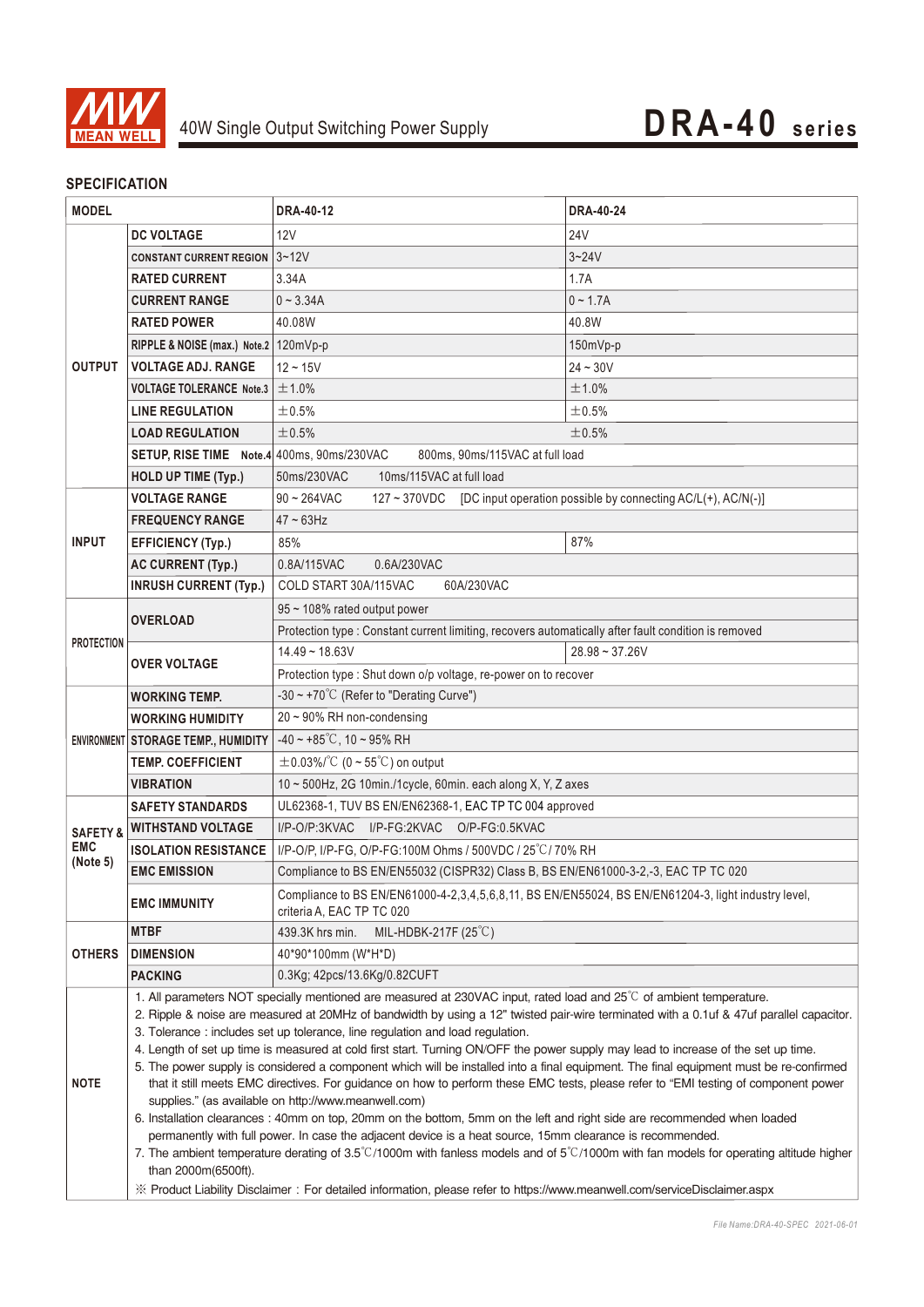

## 40W Single Output Switching Power Supply **DRA-40 series**

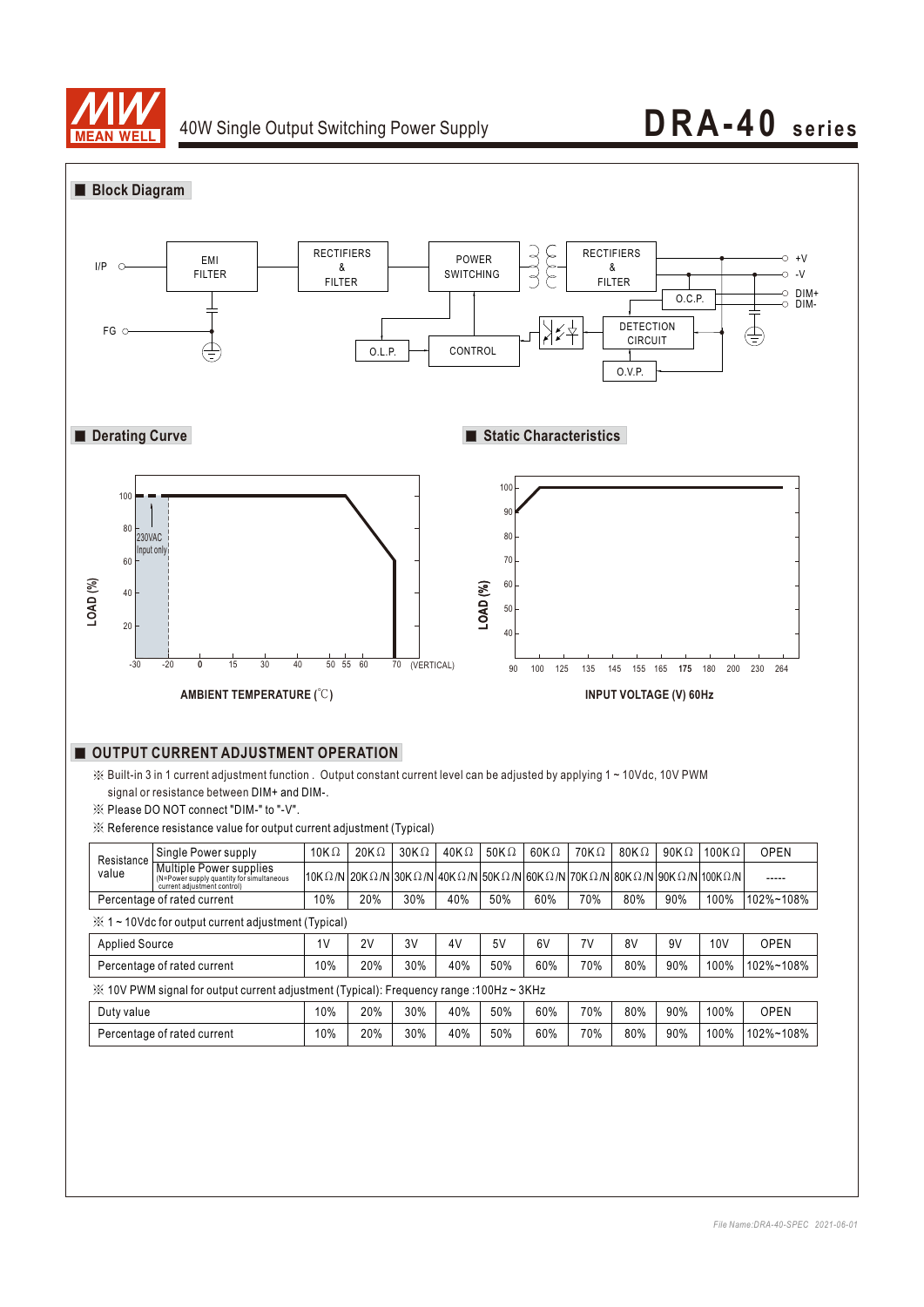

# 40W Single Output Switching Power Supply **DRA-40** series



※Using the current adjustment function can not adjust the output current to 0A. Please refer to the connection method below to adjust the output current to 0A.

### **DRIVING METHODS OF APPLICATIONS**

The power supply may either work in "constant voltage mode or constant current mode"



In the constant current region, the highest voltage at the output of the driver depends on the configuration of the end systems.

Should there be any compatibility issues, please contact MEAN WELL.